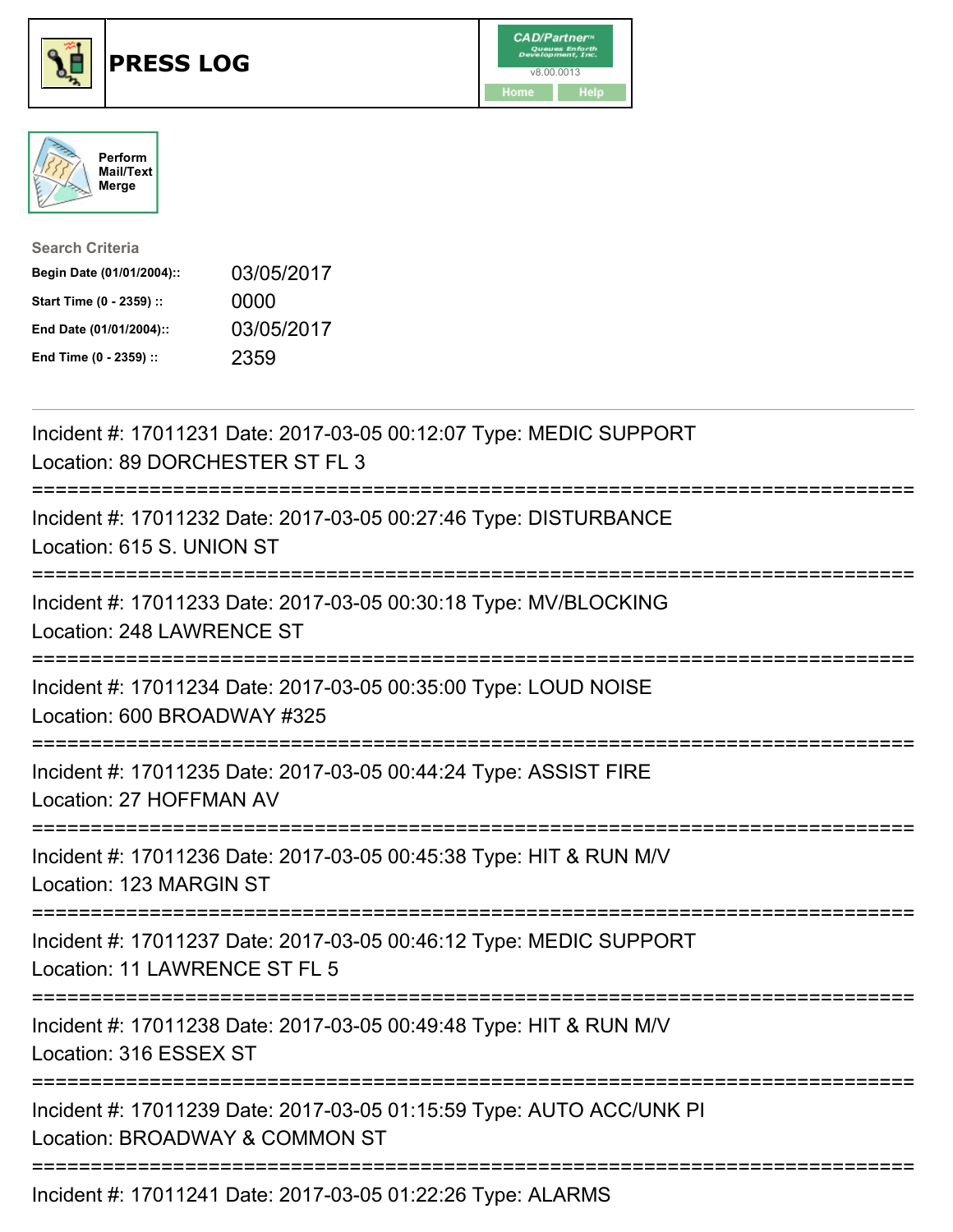Location: 334 LAWRENCE ST

| Incident #: 17011240 Date: 2017-03-05 01:22:27 Type: M/V STOP<br>Location: ANDOVER ST & S UNION ST               |
|------------------------------------------------------------------------------------------------------------------|
| Incident #: 17011242 Date: 2017-03-05 01:24:09 Type: ALARM/BURG<br>Location: STRELLA MARKET / 155 ARLINGTON ST   |
| Incident #: 17011243 Date: 2017-03-05 01:24:47 Type: DISTURBANCE<br>Location: 149 WATER ST                       |
| Incident #: 17011244 Date: 2017-03-05 01:28:27 Type: DOMESTIC/PROG<br>Location: 56 BENNINGTON ST FL 1            |
| Incident #: 17011245 Date: 2017-03-05 01:40:00 Type: NOISE ORD<br>Location: 198 ESSEX ST                         |
| Incident #: 17011246 Date: 2017-03-05 01:51:07 Type: DISTURBANCE<br>Location: 389 BROADWAY                       |
| Incident #: 17011247 Date: 2017-03-05 01:58:35 Type: ALARM/BURG<br>Location: ARLINGTON SCHOOL / 150 ARLINGTON ST |
| Incident #: 17011248 Date: 2017-03-05 01:59:15 Type: M/V STOP<br>Location: LOWELL & AMESBURY                     |
| Incident #: 17011249 Date: 2017-03-05 02:00:18 Type: M/V STOP<br>Location: BROADWAY & HAVERHILL ST               |
| Incident #: 17011250 Date: 2017-03-05 02:00:36 Type: NOISE ORD<br>Location: 136 EXCHANGE ST                      |
| Incident #: 17011251 Date: 2017-03-05 02:08:30 Type: M/V STOP<br>Location: ANDOVER ST & BEACON ST                |
| Incident #: 17011252 Date: 2017-03-05 02:08:51 Type: M/V STOP<br>Location: MANCHESTER ST & WEST ST               |
| Incident #: 17011253 Date: 2017-03-05 02:10:12 Type: M/V STOP<br>Location: 439 S UNION ST                        |
| Incident #: 17011254 Date: 2017-03-05 02:15:47 Type: FIGHT                                                       |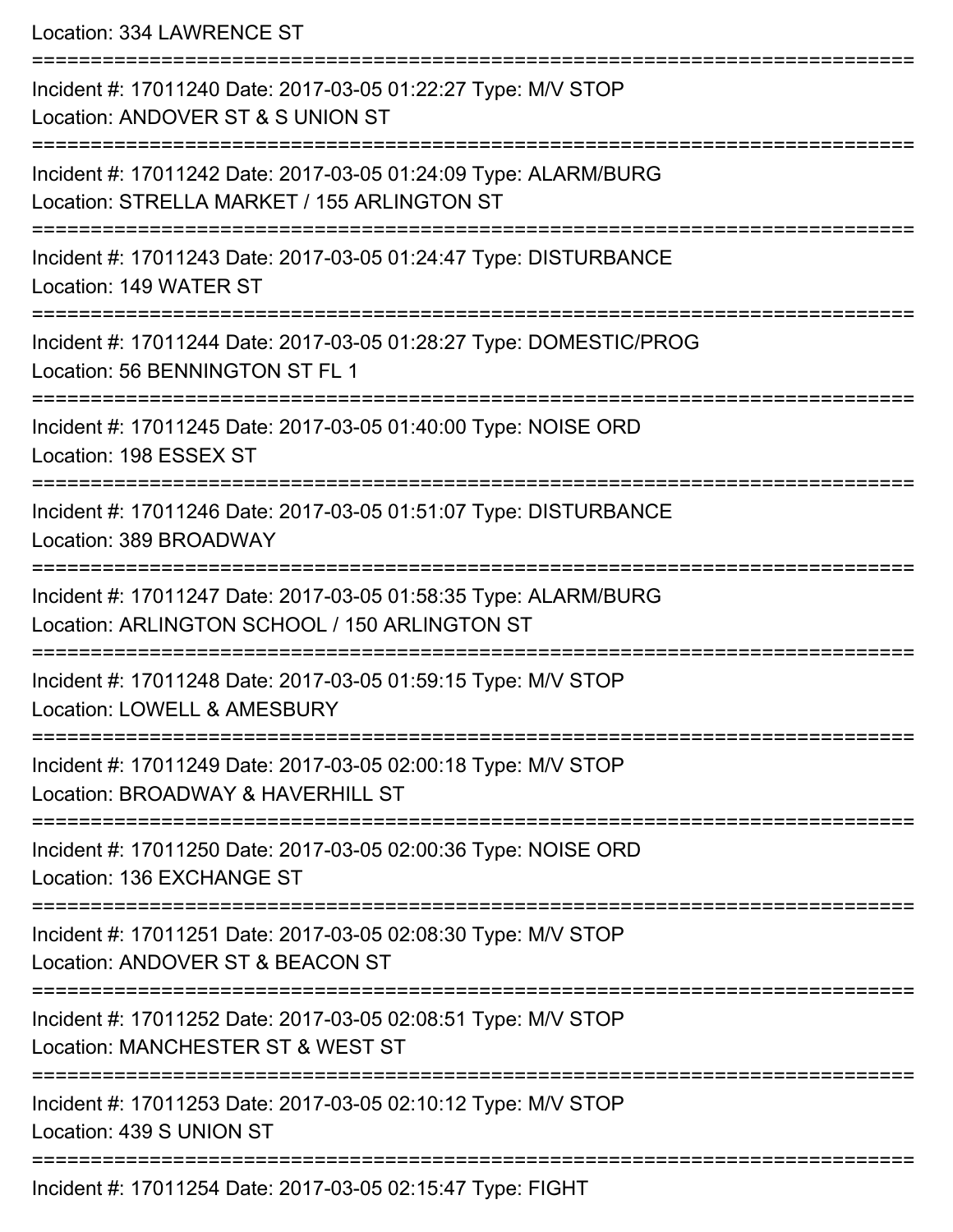| Incident #: 17011255 Date: 2017-03-05 02:20:25 Type: TOW/REPOSSED<br>Location: 279 LAWRENCE ST               |
|--------------------------------------------------------------------------------------------------------------|
| Incident #: 17011256 Date: 2017-03-05 02:24:41 Type: NOISE ORD<br>Location: 48 UNION ST                      |
| Incident #: 17011258 Date: 2017-03-05 02:26:15 Type: WIRE DOWN<br>Location: HAVERHILL ST & SHAWMUT ST        |
| Incident #: 17011257 Date: 2017-03-05 02:27:14 Type: UNWANTEDGUEST<br>Location: 12 LINEHAN ST                |
| Incident #: 17011259 Date: 2017-03-05 02:31:39 Type: NOISE ORD<br>Location: 16 BLAKELIN ST                   |
| Incident #: 17011260 Date: 2017-03-05 02:41:08 Type: ALARMS<br>Location: RJT MACHINE / 109 BLANCHARD ST      |
| Incident #: 17011261 Date: 2017-03-05 02:46:20 Type: SHOTS FIRED<br>Location: 71 SPRINGFIELD ST              |
| Incident #: 17011262 Date: 2017-03-05 02:46:24 Type: THREATS<br>Location: 153 UNION ST FL 2                  |
| Incident #: 17011264 Date: 2017-03-05 03:03:59 Type: GENERAL SERV<br>Location: 294 HOWARD ST FL 3            |
| Incident #: 17011263 Date: 2017-03-05 03:06:55 Type: NOISE ORD<br>Location: 245 ERVING AV                    |
| Incident #: 17011265 Date: 2017-03-05 03:10:58 Type: ALARMS<br>Location: LAWRENCE REALTY TRUST / 139 NEWBURY |
| Incident #: 17011266 Date: 2017-03-05 03:22:53 Type: DOMESTIC/PROG<br>Location: 70 BOWDOIN ST FL 3           |
| Incident #: 17011267 Date: 2017-03-05 03:25:08 Type: MEDIC SUPPORT<br>Location: 58 MELVIN ST #B11-9          |
| Incident #: 17011268 Date: 2017-03-05 03:32:14 Type: NOISE ORD                                               |

 $L = L/L$ . 16  $\sigma$  BLAKELIN  $\sigma$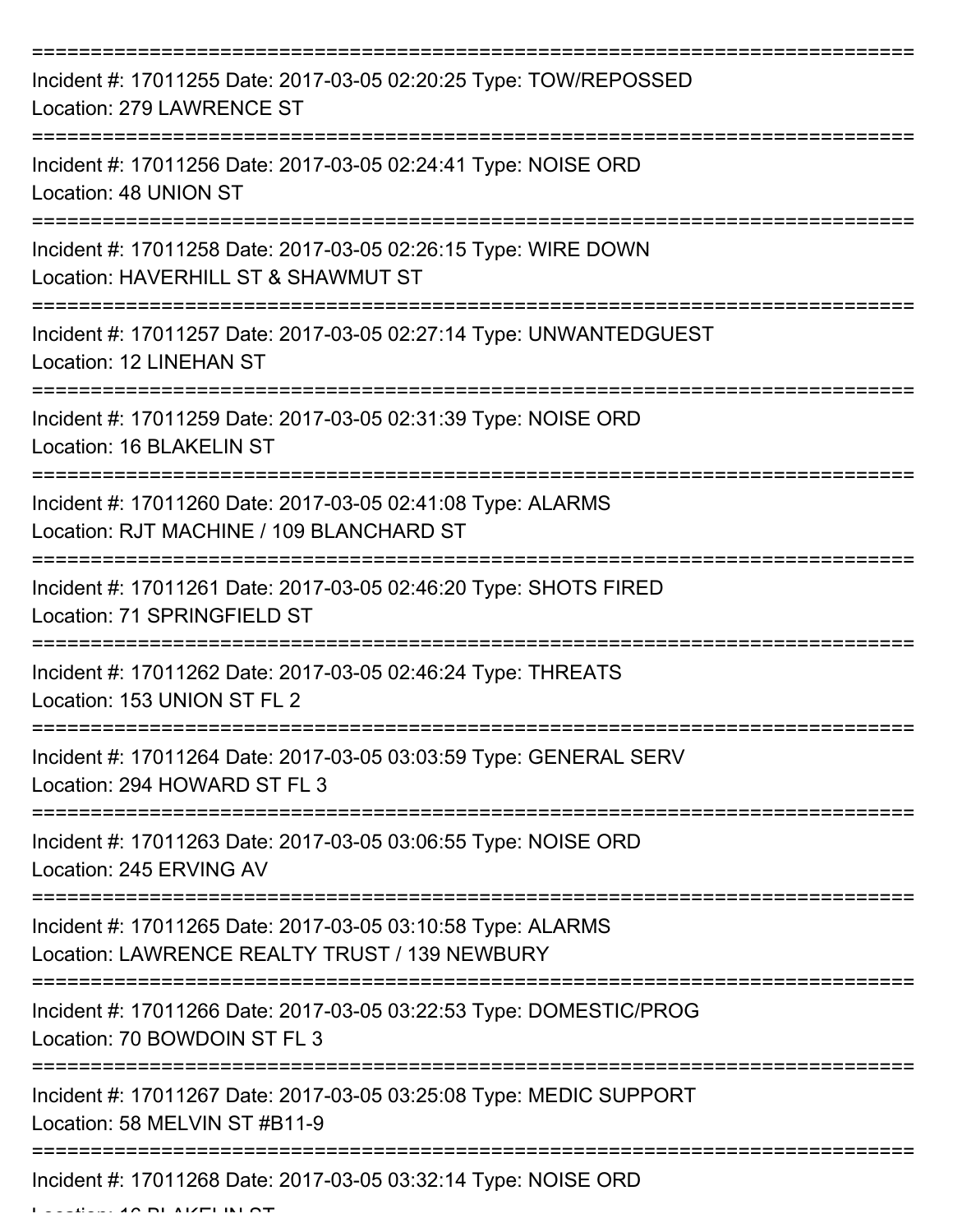| Incident #: 17011269 Date: 2017-03-05 03:35:30 Type: DOMESTIC/PROG<br>Location: 48 SARATOGA ST                |
|---------------------------------------------------------------------------------------------------------------|
| Incident #: 17011270 Date: 2017-03-05 03:36:50 Type: ALARMS<br>Location: SOUTH BROADWAY AUTO / 505 S BROADWAY |
| Incident #: 17011271 Date: 2017-03-05 03:40:45 Type: AUTO ACC/NO PI<br>Location: E HAVERHILL ST & HIGH ST     |
| Incident #: 17011272 Date: 2017-03-05 03:45:22 Type: NOISE ORD<br>Location: 245 ERVING AV                     |
| Incident #: 17011273 Date: 2017-03-05 04:02:09 Type: DOMESTIC/PROG<br>Location: 42 CANTON ST FL 2ND           |
| Incident #: 17011274 Date: 2017-03-05 04:15:19 Type: SUS PERS/MV<br>Location: 102 OXFORD ST                   |
| Incident #: 17011275 Date: 2017-03-05 05:13:08 Type: MEDIC SUPPORT<br>Location: 63 PHILLIPS ST #1             |
| Incident #: 17011276 Date: 2017-03-05 05:24:18 Type: AUTO ACC/NO PI<br>Location: 125 PROSPECT ST              |
| Incident #: 17011277 Date: 2017-03-05 05:27:44 Type: GENERAL SERV<br>Location: 202 S UNION ST #2              |
| Incident #: 17011278 Date: 2017-03-05 05:50:11 Type: M/V STOP<br>Location: PARKER ST & SALEM ST               |
| Incident #: 17011279 Date: 2017-03-05 07:06:27 Type: M/V STOP<br>Location: CENTRAL BRIDGE / 0 MERRIMACK ST    |
| Incident #: 17011280 Date: 2017-03-05 07:06:53 Type: M/V STOP<br>Location: 351 BROADWAY                       |
| Incident #: 17011281 Date: 2017-03-05 07:07:51 Type: M/V STOP<br>Location: MARKET ST & PARKER ST              |
| Incident #: 17011282 Date: 2017-03-05 07:08:23 Type: M/V STOP                                                 |

Location: HAVEDHILL ST & DDOSDECT ST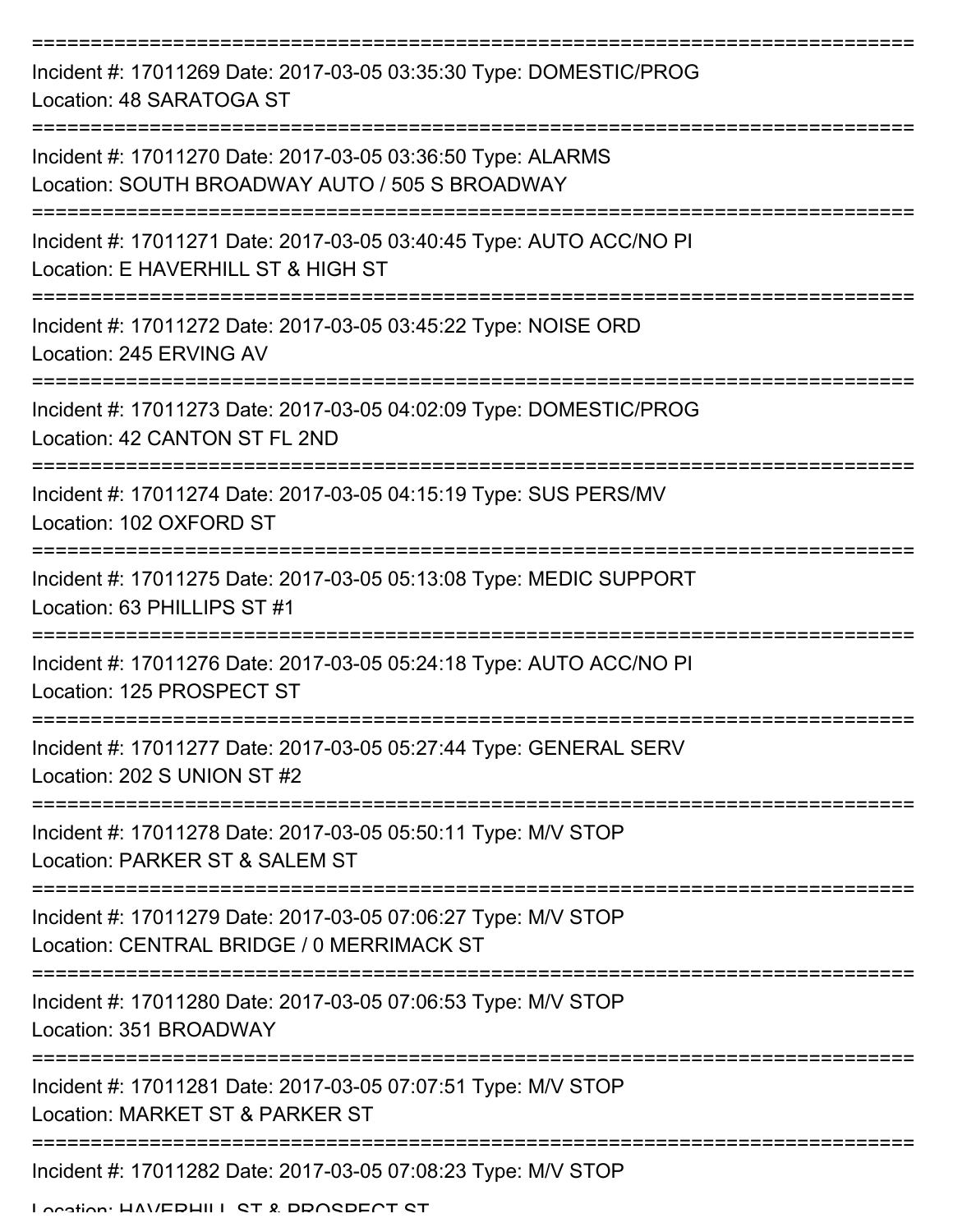| Incident #: 17011283 Date: 2017-03-05 07:09:01 Type: M/V STOP<br>Location: FRANKLIN ST & HAVERHILL ST                                     |
|-------------------------------------------------------------------------------------------------------------------------------------------|
| Incident #: 17011284 Date: 2017-03-05 07:17:47 Type: M/V STOP<br>Location: NEWTON ST & SALEM ST                                           |
| Incident #: 17011285 Date: 2017-03-05 07:23:57 Type: NOISE ORD<br>Location: 258 S UNION ST FL 2                                           |
| Incident #: 17011286 Date: 2017-03-05 07:34:55 Type: ALARM/BURG<br>Location: SUPERIOR CLEANERS / 37 ESSEX ST                              |
| Incident #: 17011287 Date: 2017-03-05 09:05:03 Type: A&B PAST<br>Location: 189 GARDEN ST FL 3                                             |
| Incident #: 17011288 Date: 2017-03-05 09:32:00 Type: NEIGHBOR PROB<br>Location: 7 SAUNDERS ST FL 2                                        |
| Incident #: 17011290 Date: 2017-03-05 09:42:36 Type: DOMESTIC/PROG<br>Location: 4 BASSWOOD ST #2                                          |
| Incident #: 17011289 Date: 2017-03-05 09:43:52 Type: ALARM/BURG<br>Location: MARSHALLS / 73 WINTHROP AV                                   |
| Incident #: 17011291 Date: 2017-03-05 09:59:35 Type: ALARMS<br>Location: 150 ARLINGTON ST                                                 |
| =======================<br>---------------<br>Incident #: 17011292 Date: 2017-03-05 10:26:52 Type: INVEST CONT<br>Location: 149 MYRTLE ST |
| Incident #: 17011293 Date: 2017-03-05 10:34:14 Type: M/V STOP<br>Location: HAVERHILL ST & RAILROAD ST                                     |
| Incident #: 17011294 Date: 2017-03-05 11:18:05 Type: ALARM/BURG<br>Location: OLIVER SCHOOL / 183 HAVERHILL ST                             |
| Incident #: 17011295 Date: 2017-03-05 11:29:48 Type: ALARMS<br>Location: 17 BLAKEMORE CT                                                  |
| Incident #: 17011296 Date: 2017-03-05 11:47:10 Type: M/V STOP<br>Location: 1ZR258 / 700 ESSEX ST                                          |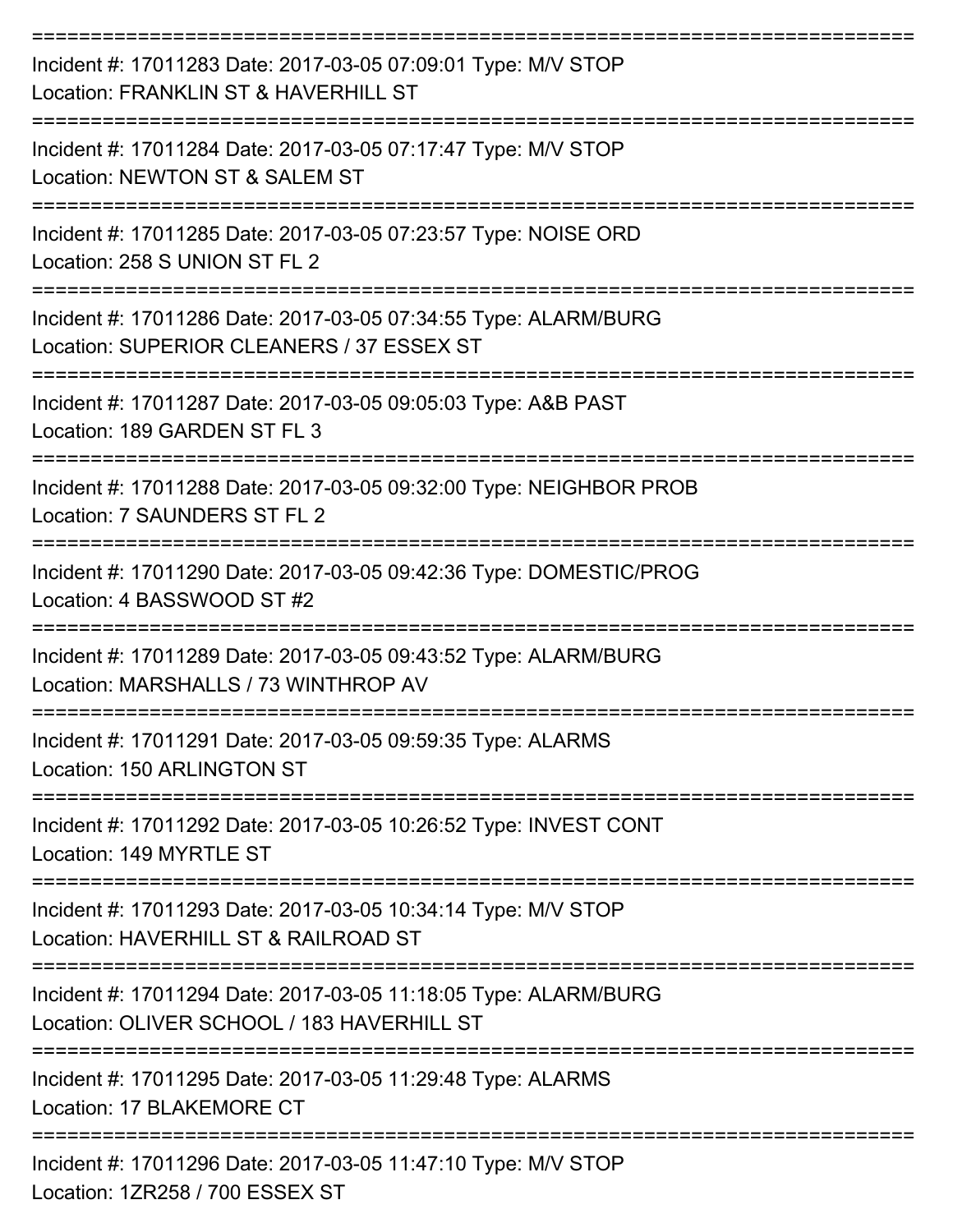| Incident #: 17011297 Date: 2017-03-05 11:49:58 Type: M/V STOP<br>Location: 700 ESSEX ST                                                     |
|---------------------------------------------------------------------------------------------------------------------------------------------|
| Incident #: 17011298 Date: 2017-03-05 11:54:36 Type: M/V STOP<br>Location: 18 MELROSE ST                                                    |
| =========================<br>Incident #: 17011299 Date: 2017-03-05 11:55:37 Type: M/V STOP<br>Location: SO BROADWAY & MERRIMACK             |
| Incident #: 17011300 Date: 2017-03-05 12:16:52 Type: AUTO ACC/NO PI<br>Location: HAVERHILL ST & MAY ST                                      |
| Incident #: 17011302 Date: 2017-03-05 12:22:42 Type: WOMAN DOWN<br>Location: EMBANKMENT RD & WATER ST                                       |
| Incident #: 17011301 Date: 2017-03-05 12:22:43 Type: SUS PERS/MV<br>Location: BURGER KING / 187 BROADWAY<br>:============================== |
| ;====================<br>Incident #: 17011303 Date: 2017-03-05 12:26:10 Type: WARRANT SERVE<br>Location: 19 BROOK ST                        |
| Incident #: 17011304 Date: 2017-03-05 12:33:50 Type: M/V STOP<br>Location: 30 FOREST ST                                                     |
| Incident #: 17011305 Date: 2017-03-05 12:35:24 Type: AUTO ACC/NO PI<br>Location: 355 PARK ST                                                |
| Incident #: 17011306 Date: 2017-03-05 12:36:05 Type: GENERAL SERV<br>Location: FRANKLIN ST & LOWELL ST                                      |
| Incident #: 17011307 Date: 2017-03-05 12:39:58 Type: ALARM/BURG<br>Location: FREEDOM TIRE / 160 S BROADWAY                                  |
| Incident #: 17011308 Date: 2017-03-05 12:40:38 Type: DISTURBANCE<br>Location: 127 GARDEN ST                                                 |
| Incident #: 17011309 Date: 2017-03-05 13:27:34 Type: MEDIC SUPPORT<br>Location: 121 UNION ST #5                                             |
| Incident #: 17011310 Date: 2017-03-05 13:29:34 Type: MAN DOWN<br>Location: 8 GRANT RD                                                       |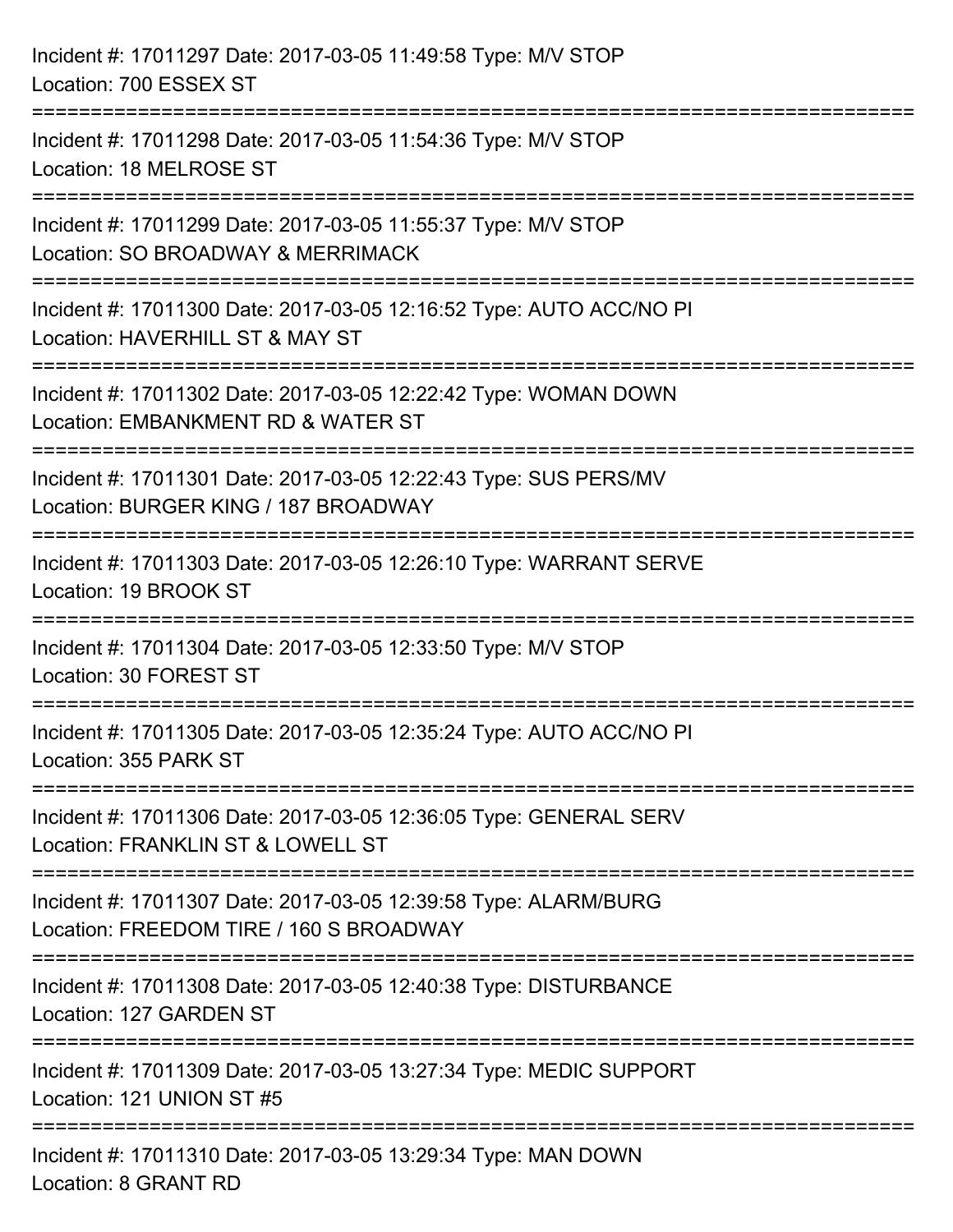| Incident #: 17011311 Date: 2017-03-05 13:35:14 Type: ALARM/HOLD<br>Location: FARCON RESD / 280 WATER ST                            |
|------------------------------------------------------------------------------------------------------------------------------------|
| Incident #: 17011312 Date: 2017-03-05 13:38:14 Type: ALARMS<br>Location: 340 S BROADWAY                                            |
| Incident #: 17011313 Date: 2017-03-05 13:40:04 Type: HIT & RUN M/V<br>Location: 54 CHESTER ST                                      |
| Incident #: 17011314 Date: 2017-03-05 13:43:43 Type: AUTO ACC/NO PI<br>Location: S BROADWAY & SHATTUCK ST                          |
| Incident #: 17011315 Date: 2017-03-05 13:45:22 Type: M/V STOP<br>Location: 188 BROADWAY                                            |
| Incident #: 17011316 Date: 2017-03-05 13:49:35 Type: GENERAL SERV<br>Location: 33 EMMETT ST                                        |
| Incident #: 17011317 Date: 2017-03-05 14:13:29 Type: TRESPASSING<br>Location: 380 BROADWAY<br>================                     |
| Incident #: 17011318 Date: 2017-03-05 14:21:50 Type: AUTO ACC/NO PI<br>Location: BRADFORD ST & BROADWAY                            |
| Incident #: 17011319 Date: 2017-03-05 14:31:41 Type: M/V STOP<br>Location: BROADWAY & HAVERHILL ST                                 |
| Incident #: 17011320 Date: 2017-03-05 14:35:12 Type: INVEST CONT<br>Location: 350 S BROADWAY<br>---------------------------------- |
| Incident #: 17011321 Date: 2017-03-05 14:42:52 Type: MEDIC SUPPORT<br>Location: LAHEY CLINIC / 12 METHUEN ST FL 2NDFL              |
| Incident #: 17011322 Date: 2017-03-05 14:43:45 Type: MEDIC SUPPORT<br>Location: 12 METHUEN ST                                      |
| Incident #: 17011323 Date: 2017-03-05 14:55:01 Type: DEATH SUDDEN<br>Location: 98 STEARNS AV                                       |
| Incident #: 17011324 Date: 2017-03-05 15:08:29 Type: M/V STOP<br>Location: JACKSON ST & METHUEN ST                                 |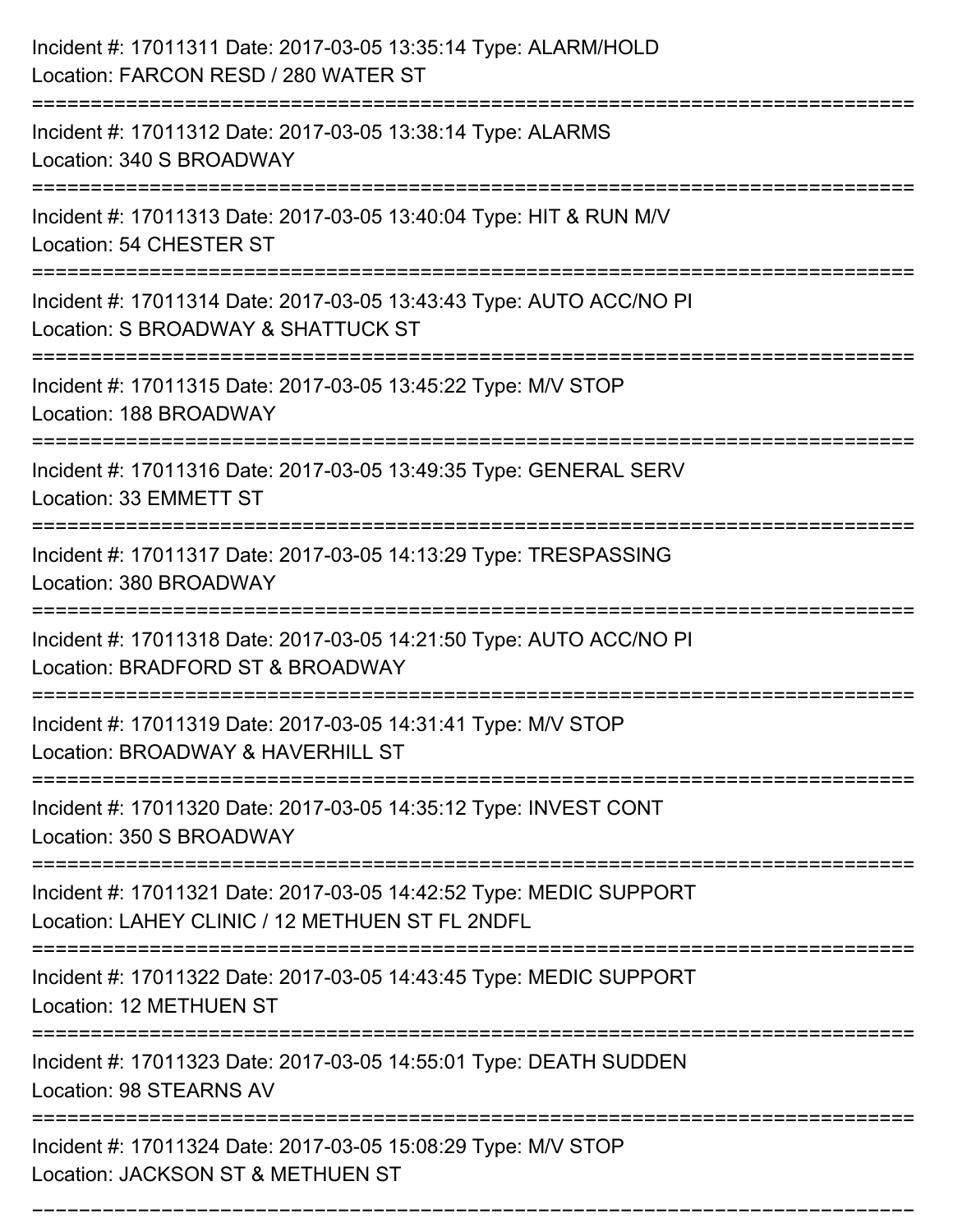| Incident #: 17011325 Date: 2017-03-05 15:10:09 Type: M/V STOP<br>Location: MERRIMACK ST & PARKER ST                         |
|-----------------------------------------------------------------------------------------------------------------------------|
| Incident #: 17011326 Date: 2017-03-05 15:18:03 Type: AUTO ACC/NO PI<br>Location: BOSTON MARKET / 435 WINTHROP AV            |
| Incident #: 17011334 Date: 2017-03-05 15:23:28 Type: STOL/MV/PAS<br>Location: 16 BEACON AV                                  |
| Incident #: 17011327 Date: 2017-03-05 15:23:58 Type: ALARMS<br><b>Location: 280 MERRIMACK ST</b>                            |
| Incident #: 17011328 Date: 2017-03-05 15:35:55 Type: AUTO ACC/NO PI<br>Location: WINTHROP AV & N ANDOVER MALL.              |
| Incident #: 17011329 Date: 2017-03-05 15:36:15 Type: MEDIC SUPPORT<br>Location: 453 S. BROADWAY                             |
| Incident #: 17011330 Date: 2017-03-05 15:48:29 Type: ALARMS<br>Location: 206 BROADWAY                                       |
| Incident #: 17011331 Date: 2017-03-05 15:53:38 Type: MEDIC SUPPORT<br>Location: 295 COMMON ST                               |
| Incident #: 17011332 Date: 2017-03-05 15:58:56 Type: MAL DAMAGE<br>Location: 110 TREMONT ST                                 |
| Incident #: 17011333 Date: 2017-03-05 15:59:47 Type: AUTO ACC/NO PI<br>Location: 6 FRANKLIN ST                              |
| ========================<br>Incident #: 17011335 Date: 2017-03-05 17:11:06 Type: M/V STOP<br>Location: BROADWAY & LOWELL ST |
| Incident #: 17011336 Date: 2017-03-05 17:18:21 Type: M/V STOP<br>Location: FRANKLIN ST & HAVERHILL ST                       |
| Incident #: 17011338 Date: 2017-03-05 17:21:06 Type: LARCENY/PAST<br>Location: 1 MILL ST                                    |
| Incident #: 17011337 Date: 2017-03-05 17:21:33 Type: MEDIC SUPPORT<br>Location: 4 OAKLAND RD                                |
|                                                                                                                             |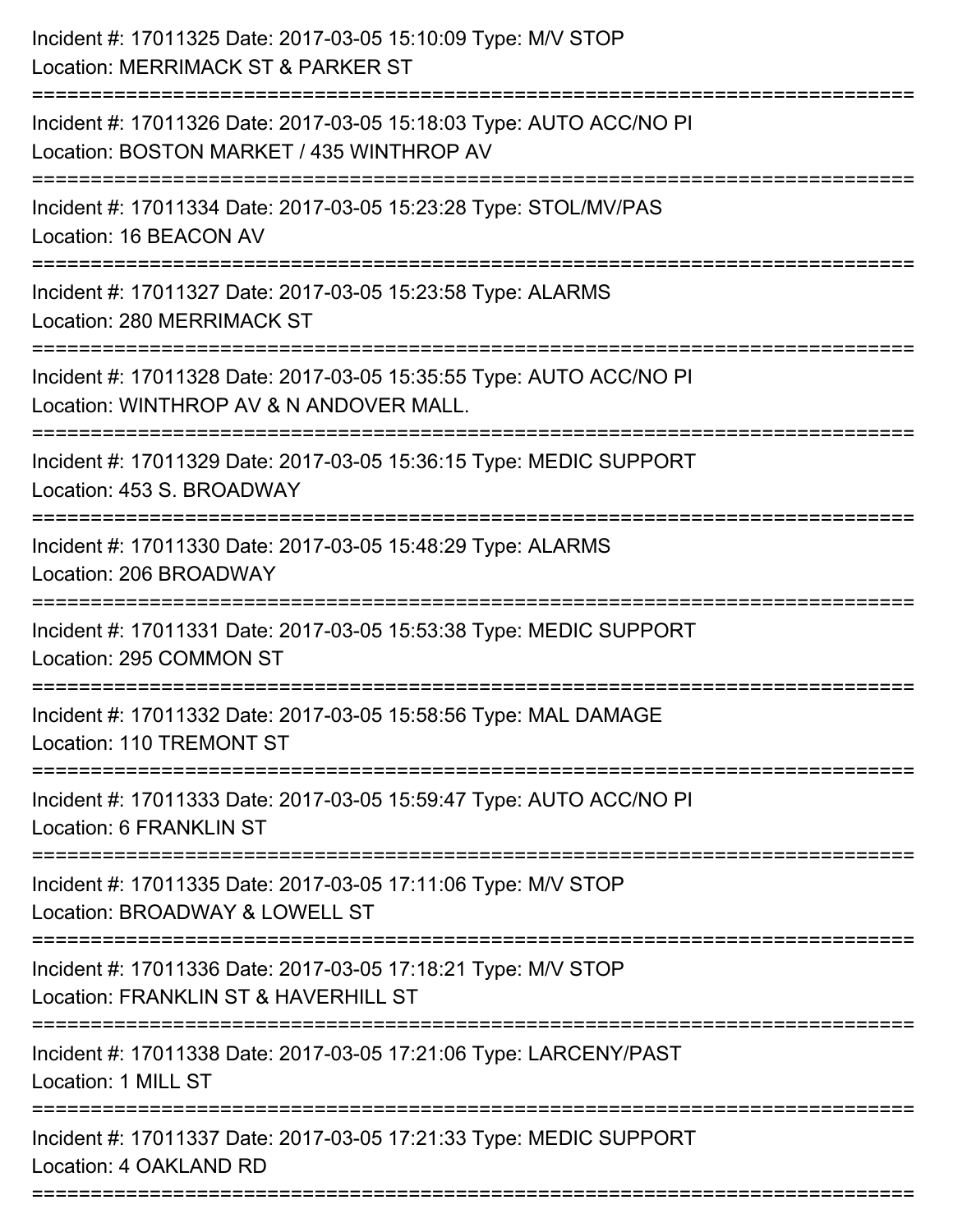| Incident #: 17011340 Date: 2017-03-05 17:25:57 Type: M/V STOP<br>Location: 205 BROADWAY                              |
|----------------------------------------------------------------------------------------------------------------------|
| Incident #: 17011341 Date: 2017-03-05 17:26:45 Type: M/V STOP<br>Location: BERKELEY ST & BRUCE ST                    |
| Incident #: 17011342 Date: 2017-03-05 17:28:25 Type: M/V STOP<br>Location: BERKELEY ST & BRUCE ST                    |
| Incident #: 17011343 Date: 2017-03-05 17:30:09 Type: M/V STOP<br>Location: 67 BROMFIELD ST                           |
| Incident #: 17011344 Date: 2017-03-05 17:32:45 Type: M/V STOP<br>Location: BROADWAY & COMMON ST                      |
| Incident #: 17011345 Date: 2017-03-05 17:35:23 Type: M/V STOP<br>Location: HAVERHILL ST & WEST ST                    |
| Incident #: 17011346 Date: 2017-03-05 17:36:42 Type: M/V STOP<br>Location: BERKELEY ST & BRUCE ST                    |
| Incident #: 17011347 Date: 2017-03-05 17:38:58 Type: GENERAL SERV<br>Location: TRAIN STATION / MERRIMACK ST          |
| Incident #: 17011348 Date: 2017-03-05 17:40:26 Type: AUTO ACC/NO PI<br>Location: 75 BASSWOOD ST                      |
| Incident #: 17011349 Date: 2017-03-05 17:42:14 Type: M/V STOP<br>Location: 285 BROADWAY                              |
| Incident #: 17011350 Date: 2017-03-05 17:44:22 Type: ALARM/BURG<br>Location: NORTHEAST LEGAL AID / 50 ISLAND ST FL 2 |
| Incident #: 17011351 Date: 2017-03-05 17:45:40 Type: M/V STOP<br>Location: BERKELEY ST & BRUCE ST                    |
| Incident #: 17011352 Date: 2017-03-05 17:49:38 Type: M/V STOP<br>Location: CONCORD ST & HAMPSHIRE ST                 |
|                                                                                                                      |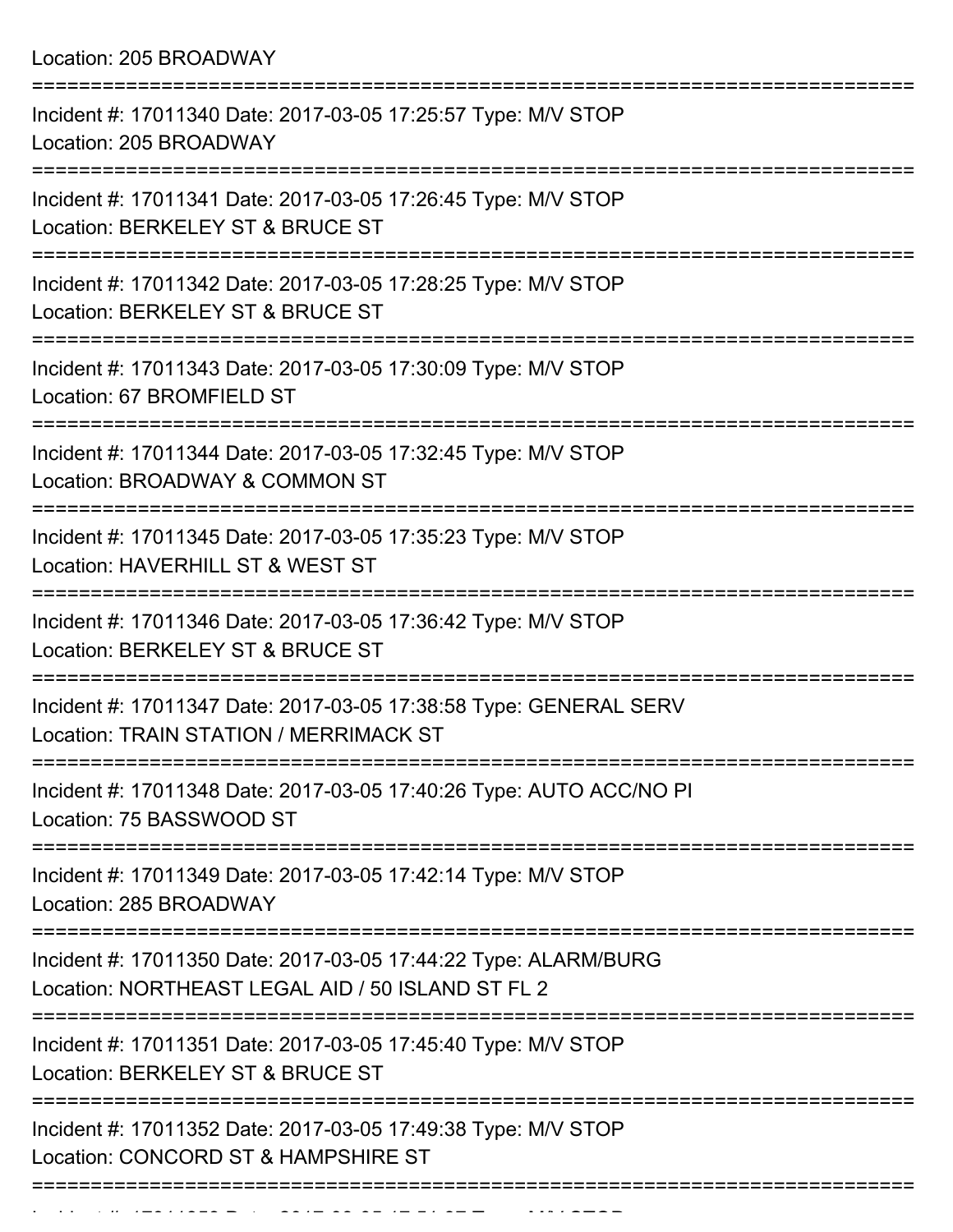Location: BERKELEY ST & BRUCE ST

| Incident #: 17011354 Date: 2017-03-05 17:51:47 Type: M/V STOP<br>Location: HAVERHILL ST & WEST ST    |
|------------------------------------------------------------------------------------------------------|
| Incident #: 17011355 Date: 2017-03-05 17:52:17 Type: ANIMAL COMPL<br>Location: 7 RICHMOND CT         |
| Incident #: 17011356 Date: 2017-03-05 17:58:49 Type: M/V STOP<br>Location: BERKELEY ST & JACKSON ST  |
| Incident #: 17011357 Date: 2017-03-05 17:59:45 Type: M/V STOP<br>Location: FRANKLIN ST & LOWELL ST   |
| Incident #: 17011358 Date: 2017-03-05 18:00:31 Type: M/V STOP<br>Location: BROADWAY & HAVERHILL ST   |
| Incident #: 17011359 Date: 2017-03-05 18:02:59 Type: M/V STOP<br>Location: BERKELEY ST & BRUCE ST    |
| Incident #: 17011360 Date: 2017-03-05 18:05:43 Type: M/V STOP<br>Location: 205 BROADWAY              |
| Incident #: 17011361 Date: 2017-03-05 18:08:54 Type: M/V STOP<br>Location: MERRIMACK ST & S BROADWAY |
| Incident #: 17011362 Date: 2017-03-05 18:09:45 Type: M/V STOP<br>Location: BERKELEY ST & BRUCE ST    |
| Incident #: 17011363 Date: 2017-03-05 18:11:29 Type: M/V STOP<br>Location: 414 COMMON ST             |
| Incident #: 17011364 Date: 2017-03-05 18:12:40 Type: M/V STOP<br>Location: BROADWAY & TREMONT ST     |
| Incident #: 17011365 Date: 2017-03-05 18:15:34 Type: M/V STOP<br>Location: BERKELEY ST & BRUCE ST    |
| Incident #: 17011366 Date: 2017-03-05 18:17:10 Type: M/V STOP<br>Location: BROADWAY & LOWELL ST      |
|                                                                                                      |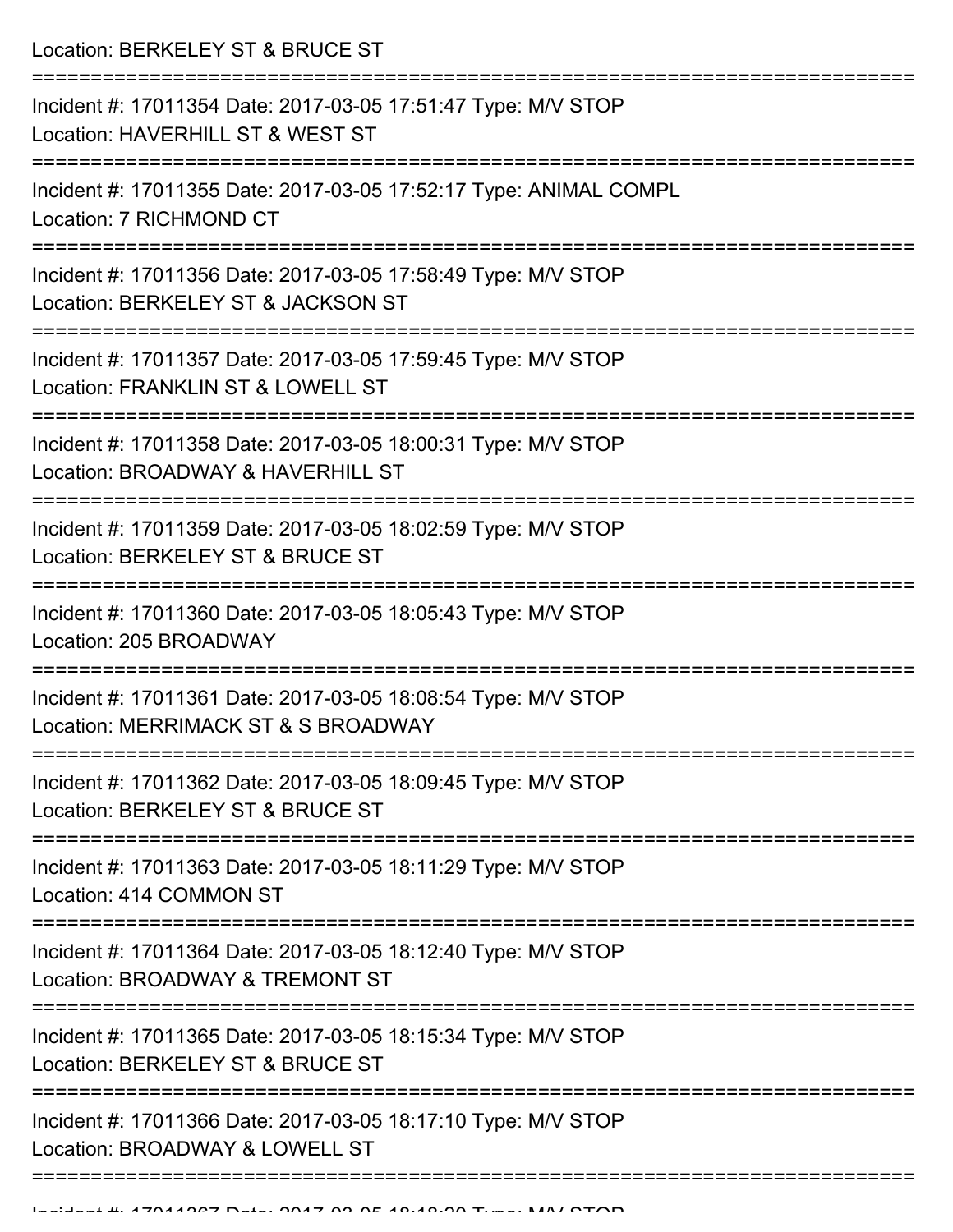| Location: BERKELEY ST & BRUCE ST                                                                                                                            |
|-------------------------------------------------------------------------------------------------------------------------------------------------------------|
| Incident #: 17011368 Date: 2017-03-05 18:21:15 Type: M/V STOP<br>Location: FRANKLIN ST & HAVERHILL ST                                                       |
| Incident #: 17011369 Date: 2017-03-05 18:28:39 Type: M/V STOP<br>Location: 90 BROADWAY                                                                      |
| :===========================<br>Incident #: 17011370 Date: 2017-03-05 18:29:39 Type: M/V STOP<br>Location: BRADFORD ST & BROADWAY<br>---------------------- |
| Incident #: 17011371 Date: 2017-03-05 18:38:57 Type: M/V STOP<br>Location: BROADWAY & COMMON ST                                                             |
| Incident #: 17011372 Date: 2017-03-05 18:40:43 Type: M/V STOP<br>Location: HAMPSHIRE ST & LOWELL ST                                                         |
| Incident #: 17011373 Date: 2017-03-05 18:42:54 Type: M/V STOP<br>Location: BROADWAY & ESSEX ST                                                              |
| Incident #: 17011374 Date: 2017-03-05 18:48:48 Type: M/V STOP<br>Location: LENOX ST & S BROADWAY                                                            |
| Incident #: 17011375 Date: 2017-03-05 18:50:08 Type: MV/BLOCKING<br>Location: 112 MARSTON ST #312                                                           |
| Incident #: 17011376 Date: 2017-03-05 18:57:32 Type: M/V STOP<br>Location: AUBURN ST & CROSS ST                                                             |
| Incident #: 17011377 Date: 2017-03-05 18:58:41 Type: ALARM/BURG<br>Location: HERNANDEZ RESIDENCE / 292 COLONIAL RD                                          |
| Incident #: 17011378 Date: 2017-03-05 18:59:45 Type: ALARM/BURG<br>Location: IPHONE DELUSION / 117 S BROADWAY                                               |
| Incident #: 17011379 Date: 2017-03-05 19:06:21 Type: CK WELL BEING<br>Location: AMES ST & ESSEX ST                                                          |
| Incident #: 17011380 Date: 2017-03-05 19:26:58 Type: CK WELL BEING<br>Location: 9 SUMMER ST #S303                                                           |
| Incident #: 17011381 Date: 2017-03-05 19:33:58 Type: CK WELL BEING                                                                                          |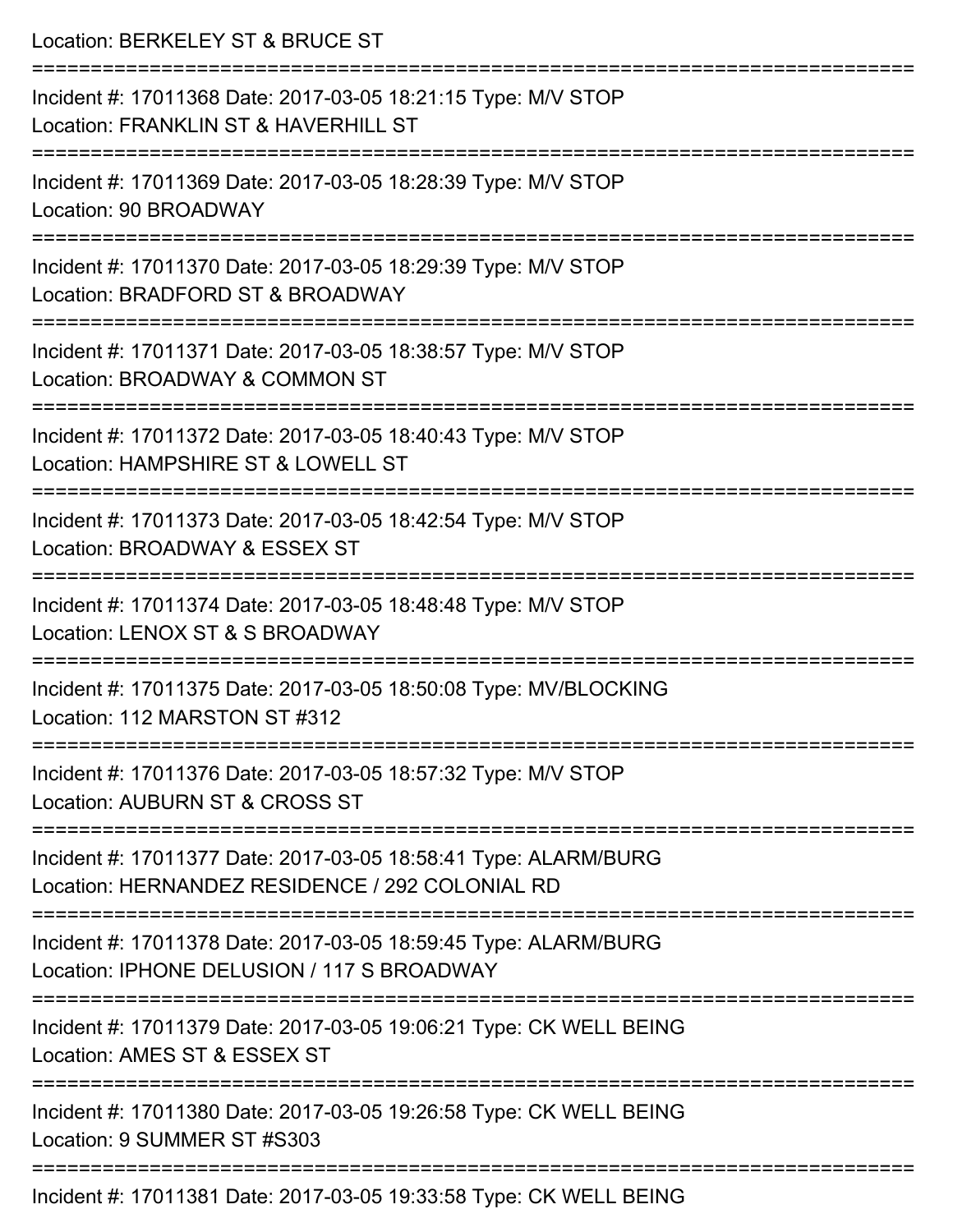| Incident #: 17011382 Date: 2017-03-05 19:39:29 Type: NOISE ORD<br>Location: ATLANTICO RESTAURANT / 170 S UNION ST     |
|-----------------------------------------------------------------------------------------------------------------------|
| Incident #: 17011383 Date: 2017-03-05 19:45:56 Type: AUTO ACC/UNK PI<br>Location: 67 WEST ST                          |
| Incident #: 17011384 Date: 2017-03-05 19:57:02 Type: ALARM/BURG<br><b>Location: 8 CARVER ST</b>                       |
| Incident #: 17011385 Date: 2017-03-05 20:00:00 Type: AUTO ACC/NO PI<br>Location: HAFFNERS CAR WASH / 469 HAVERHILL ST |
| Incident #: 17011386 Date: 2017-03-05 20:19:08 Type: DOMESTIC/PROG<br>Location: 10 TENNEY ST #E                       |
| Incident #: 17011387 Date: 2017-03-05 20:24:05 Type: FIRE<br>Location: 42 BROOK ST                                    |
| Incident #: 17011388 Date: 2017-03-05 20:24:40 Type: RECOV/STOL/MV<br>Location: BAILEY ST & FOSTER ST                 |
| Incident #: 17011389 Date: 2017-03-05 20:25:46 Type: MISSING PERS<br>Location: 13 CHAMPLAIN AV                        |
| Incident #: 17011390 Date: 2017-03-05 20:32:55 Type: MV/BLOCKING<br>Location: 83 HAVERHILL ST                         |
| Incident #: 17011391 Date: 2017-03-05 20:56:00 Type: CK WELL BEING<br>Location: 84 NORTH                              |
| Incident #: 17011392 Date: 2017-03-05 21:43:44 Type: MISSING PERS<br>Location: 49 WEST ST                             |
| Incident #: 17011393 Date: 2017-03-05 22:04:33 Type: MEDIC SUPPORT<br>Location: CENTRE ST & WILLOW ST                 |
| Incident #: 17011394 Date: 2017-03-05 22:06:38 Type: SUICIDE ATTEMPT<br>Location: 142 E HAVERHILL ST FL 2             |
| Incident #: 17011395 Date: 2017-03-05 22:08:13 Type: SUS PERS/MV                                                      |